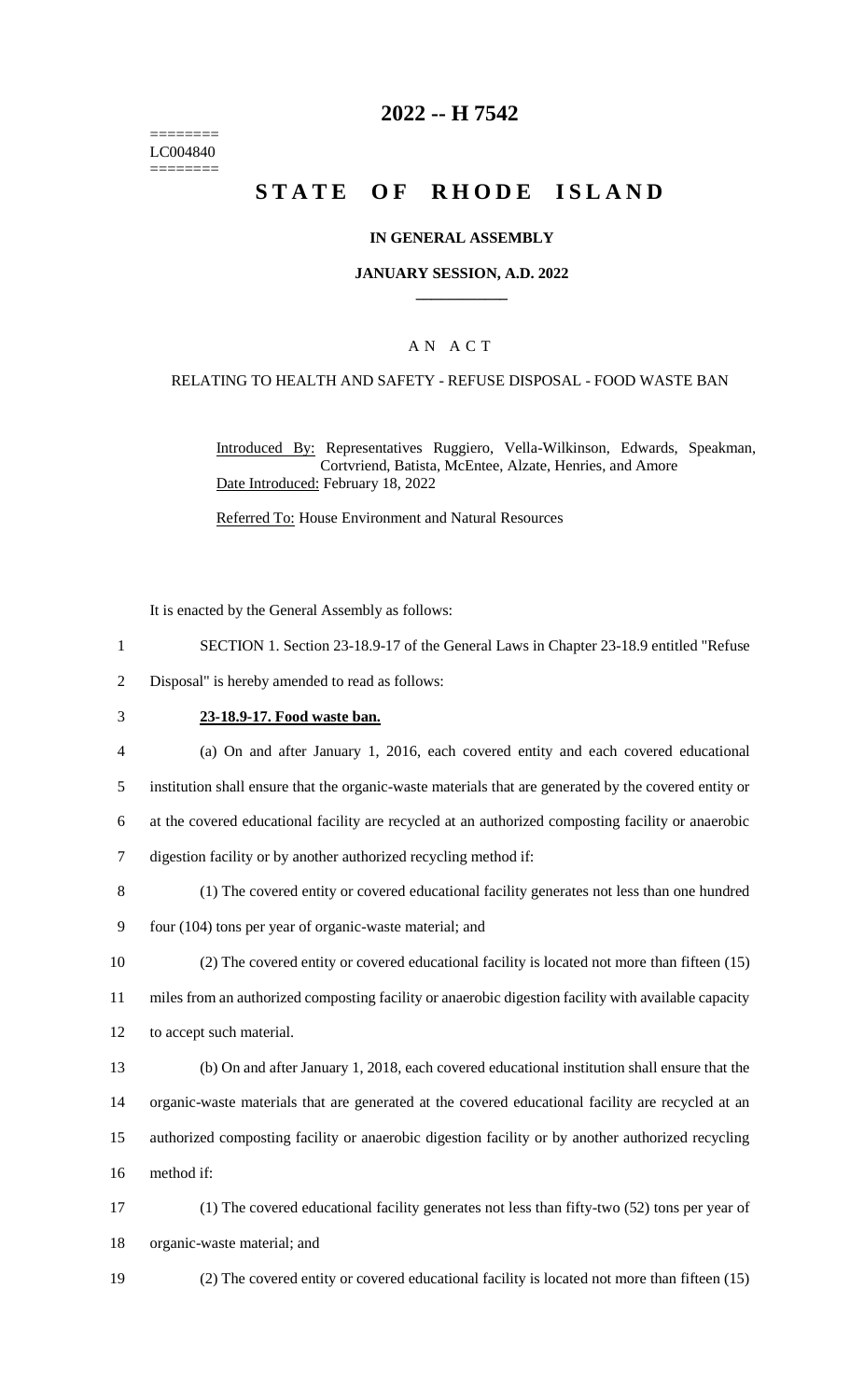miles from an authorized composting facility or anaerobic digestion facility with available capacity to accept such material.

 (c) The director shall grant a waiver of the requirements of subsections (a) and (b) upon a showing that the tipping fee charged by the Rhode Island resource recovery corporation for non- contract commercial sector waste is less than the fee charged for organic-waste material by each composting facility or anaerobic digestion facility located within fifteen (15) miles of the covered entity's location.

 (d) On and after January 1, 2023, each educational entity (as defined in § 16-110-1) shall ensure that the organic-waste materials that are generated by the educational entity are recycled at an authorized composting facility or anaerobic digestion facility or by another authorized recycling method if:

 (1) The educational entity generates not less than thirty (30) tons per year of organic-waste material; and

 (2) The educational entity is located not more than fifteen (15) miles from an authorized composting facility or anaerobic digestion facility with available capacity to accept such material.

16 (e) On and after January 1, 2023, each covered entity shall ensure that the organic-waste

17 materials that are generated by the covered entity are recycled at an authorized composting facility

18 or anaerobic digestion facility or by another authorized recycling method if:

- (1) The covered entity generates not less than fifty-two (52) tons per year of organic-waste 20 material; and
- (2) The covered entity is located not more than thirty (30) miles from an authorized
- composting facility or anaerobic digestion facility with available capacity to accept such material.
- (f) On and after January 1, 2024, each covered entity shall ensure that the organic-waste

24 materials that are generated by the covered entity are recycled at an authorized composting facility

- 25 or anaerobic digestion facility or by another authorized recycling method if:
- 26 (1) The covered entity generates not less than twenty-six (26) tons per year of organic-waste material; and
- (2) The covered entity is located not more than thirty (30) miles from an authorized
- 29 composting facility or anaerobic digestion facility with available capacity to accept such material.
- SECTION 2. This act shall take effect upon passage.

======== LC004840

========